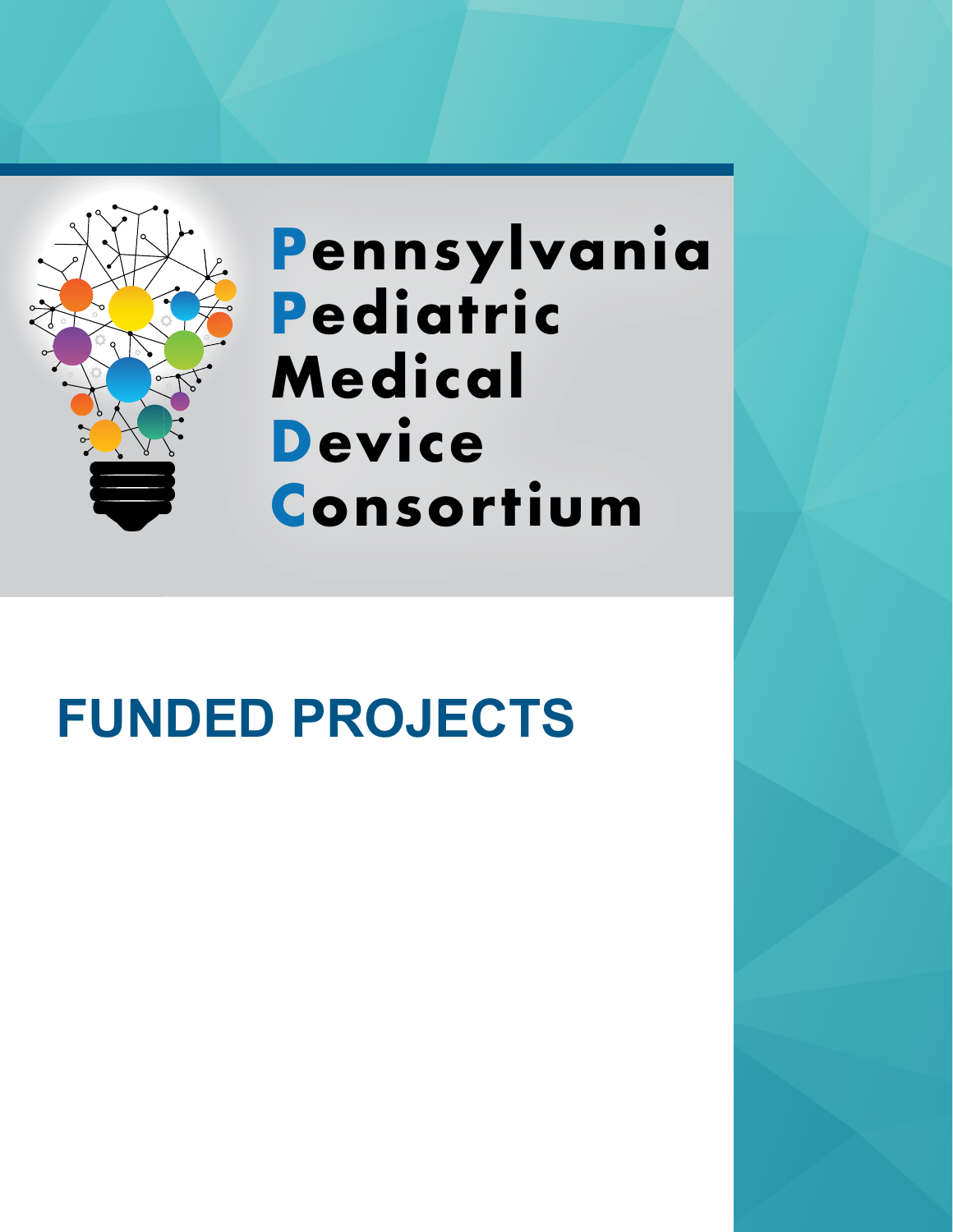### **PROJECTS BY SPECIALTY**

| Anesthesia                    | 3              |
|-------------------------------|----------------|
| Cardiology                    | $\mathfrak{S}$ |
| <b>Critical Care Medicine</b> | $4 - 7$        |
| Diagnostic                    | 8              |
| <b>ENT</b>                    | 8              |
| Gastroenterology              | 9              |
| <b>General Hospital</b>       | 9              |
| Neonatology                   | $9 - 10$       |
| Ophthalmic                    | 10             |
| Orthopedics                   | $10 - 12$      |
| Other                         | $12 - 13$      |
| <b>Plastic Surgery</b>        | 13             |
| Pulmonary                     | 13             |
| Urological                    | 14             |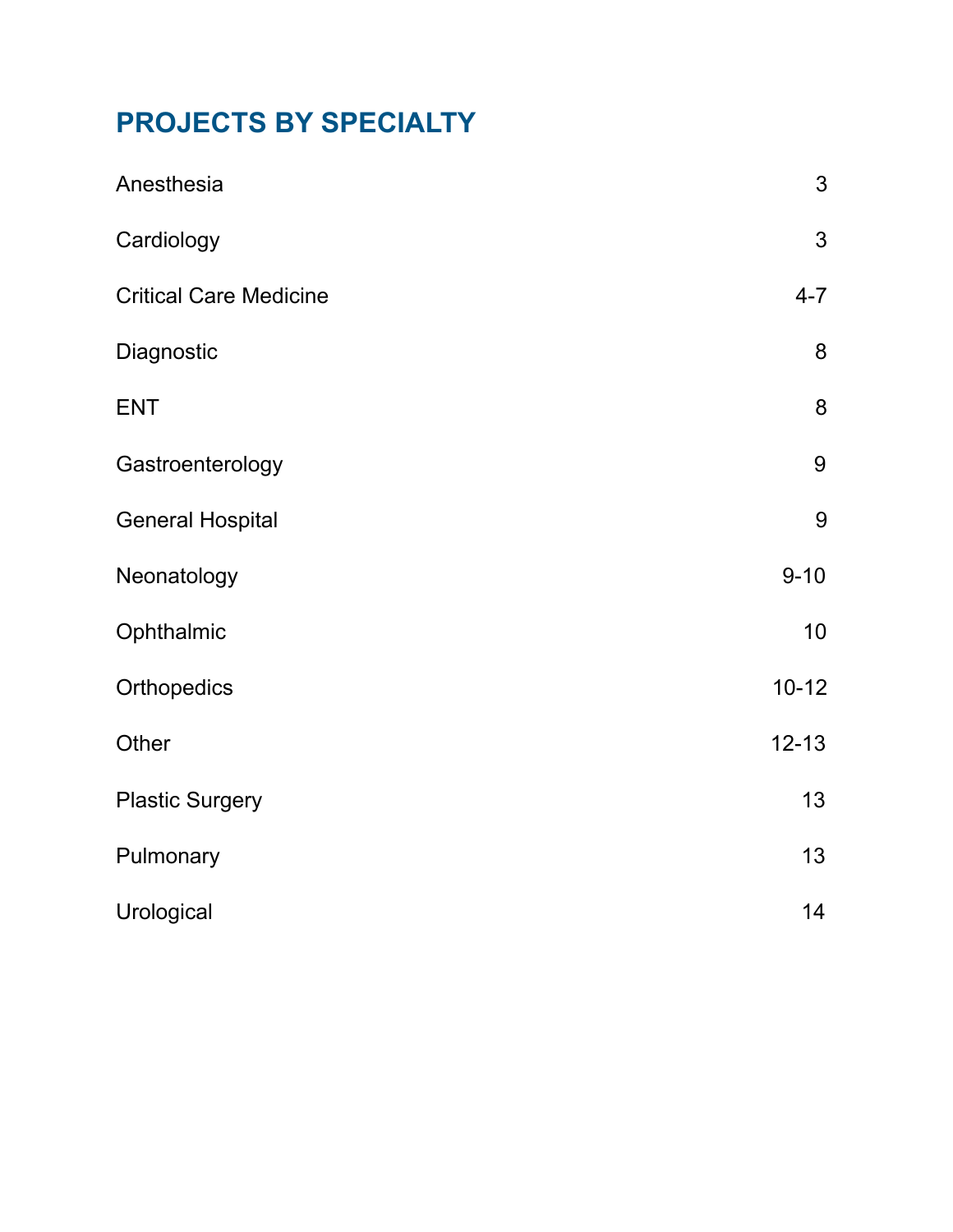# <span id="page-2-0"></span>**Anesthesia**

#### **SecureTube™**

The University of Illinois at Chicago, in partnership with Olifant Medical Inc., will receive support for Dr. Girish Deshpande's work on the SecureTube™, a new endotracheal tube with several features designed to mitigate various factors that lead to unplanned extubations in pediatric patients. Unplanned extubations can lead to significant complications, especially in young infants, who could suffer cardiac arrest requiring CPR and may need an emergency re-intubation. Unplanned extubations are also associated with increased respiratory tract infections, increased length of ICU and hospital stays, and an overall increase in healthcare cost. The unique two-port design of the SecureTube™ and its specially designed holder will standardize the way endotracheal tubes are secured to the patient. It will replace the currently used Y-adapter and bite-block and will eliminate the use of tape that will minimize, if not eliminate, the unplanned extubations and associated complications.

#### **TrachAlarm™**



Innovations Unlimited, LLC of Pennsauken, NJ, is creating the TrachAlarm™ to alert pediatric caregivers in a home care or other non-hospital setting if a patient's tracheostomy tube becomes dislodged. Tracheostomy tubes allow patients to breathe while undergoing treatment for certain chronic and congenital diseases. Fast recognition of tracheal dislodgement reduces risk for complications such as hypoxia, respiratory failure, cardiac arrest, and death.

# **Cardiology**

### **PeriPath: Thoracic Access Tool for Epicardial Pacing and Defibrillation**

PeriPath is the first access tool that enables single incision delivery of cardiac therapies to the pericardial space under direct visualization.

### **Pulmonary Valved Conduit**

A decellularized and PGG cross-linked novel bovine jugular vein (BJV) valved conduit device to augment the already recognized qualities of BJV.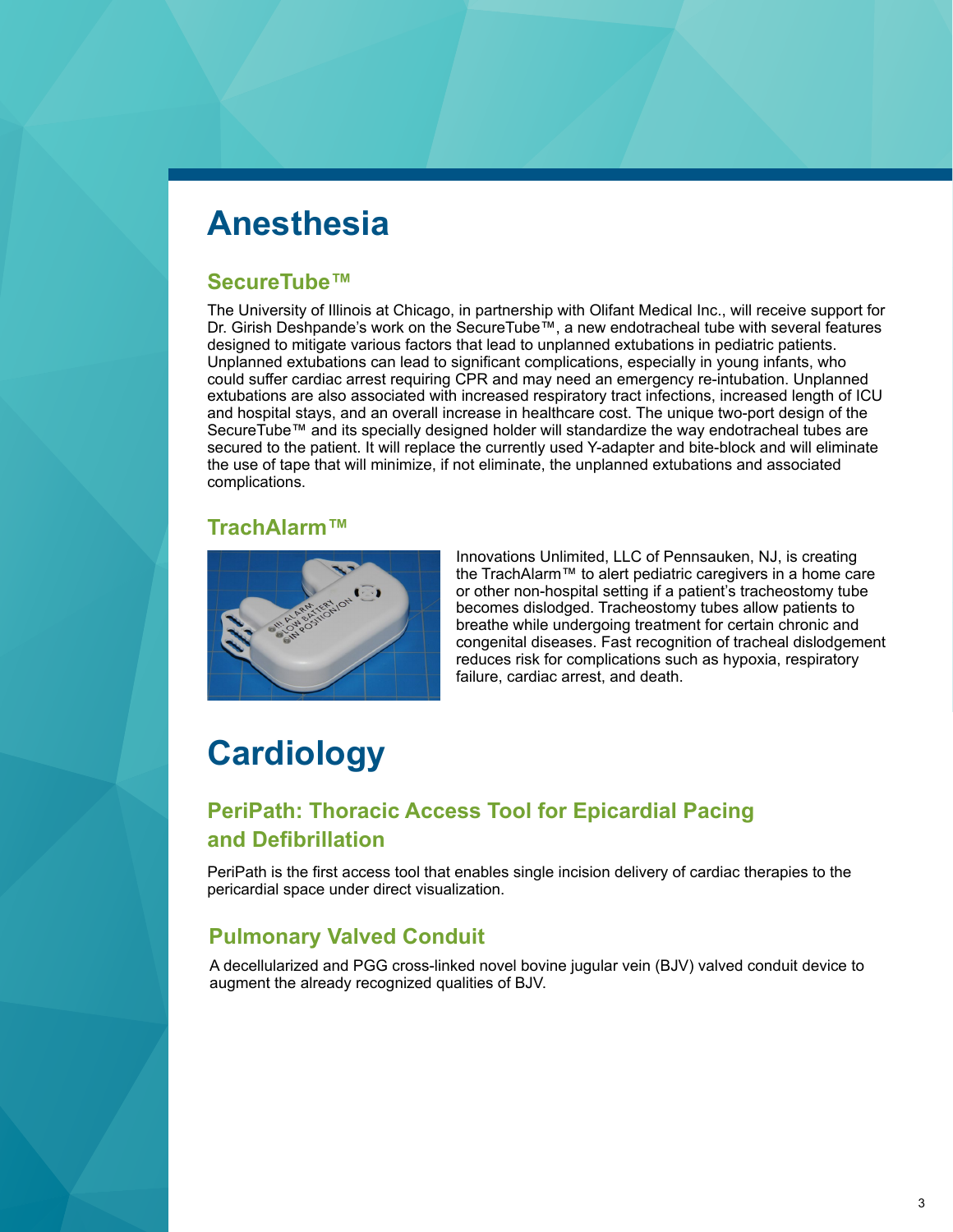## <span id="page-3-0"></span>**Critical Care Medicine**

#### **Actuated Medical, Inc: TubeClear**

**Watcher TubeClear** In-Patient Tube Clearing System



*Real world challenges in taking a medical device from adults to pediatrics to revolutionize the way clinicians clear occluded feeding tubes.*

Feeding tubes are required when critically ill or severely compromised patients are unable to swallow food or medication. Patients requiring long-term feeding assistance typically use a surgically placed gastrostomy (G), jejunostomy (J) or a gastrostomy-jejunostomy (GJ) tube. For short term feeding assistance, nasoenteral (NE) tubes are normally used. In the United States (USA), approximately 7 million feeding tubes are placed each year. The problem is that these tubes often become clogged at reported rates from 12.5% to >35%. This results in millions of clogged tubes each year. When tubes remain clogged, patients can go without nutrition and medication for hours or even days. The interruption in nutrition and medication negatively impacts recovery. Healthcare practitioners spend significant time trying to clear clogged tubes, often spending more than 20 minutes per clog.

[Actuated Medical, Inc. \(AMI\)\\*](http://actuatedmedical.com/) has developed the TubeClear device. TubeClear aims to reduce interruptions to feeding and medication regimens for the patient, reduce the time healthcare practitioners spend on hardware issues, and save significant time and money by quickly restoring patency to occluded feeding tubes. TubeClear is comprised of a reusable Control Box paired with a single use Clearing Stem. The healthcare practitioner attaches a Clearing Stem to the Control Box and inserts the Stem a few centimeters into the tube. Then the healthcare practitioner turns on the Control Box and manually directs the Clearing Stem further into the tube. The Clearing Stem has a specially designed tip that moves in a forward and backward motion that chips away at the clog to restore patency. TubeClear helps the healthcare practitioners to rapidly clear the tube without the expense and risk of tube replacement. The system is FDA cleared and CE Marked specific to NE, NG, G and J feeding and decompression tubes for adult patients.

For the pediatric market, clogged feeding tubes can occur more often due to the narrow diameters. The lack of nutrition and medication quickly exhausts the patient's energy reserves and the patient may develop dehydration with electrolyte abnormalities more quickly than in adults. When a tube cannot be cleared by standard practice, it is replaced which then puts the patient at risk for surgical intervention, tube misplacement and dislodgement.

But, as commonly found, there were challenges to successfully transitioning an adult device to the pediatric market. Often the adult device is too big, too strong, or simply inappropriate for pediatrics. In this case, even though TubeClear is considered by the FDA to be "a non-significant risk device" there was still concern with moving TubeClear into the pediatric market.

The challenge to expand TubeClear's indications to the pediatric population is threefold:

- The first was scale. Pediatric tubes are inherently smaller and the Clearing Stems now had to work in a much smaller tube. This is largely an engineering challenge.
- The second is regulatory. Rightly so, FDA assesses safety and efficacy in pediatric patients differently than in adults. AMI needed to comply with FDA requirements for pediatrics, which in some aspects can be more stringent than for the adult population.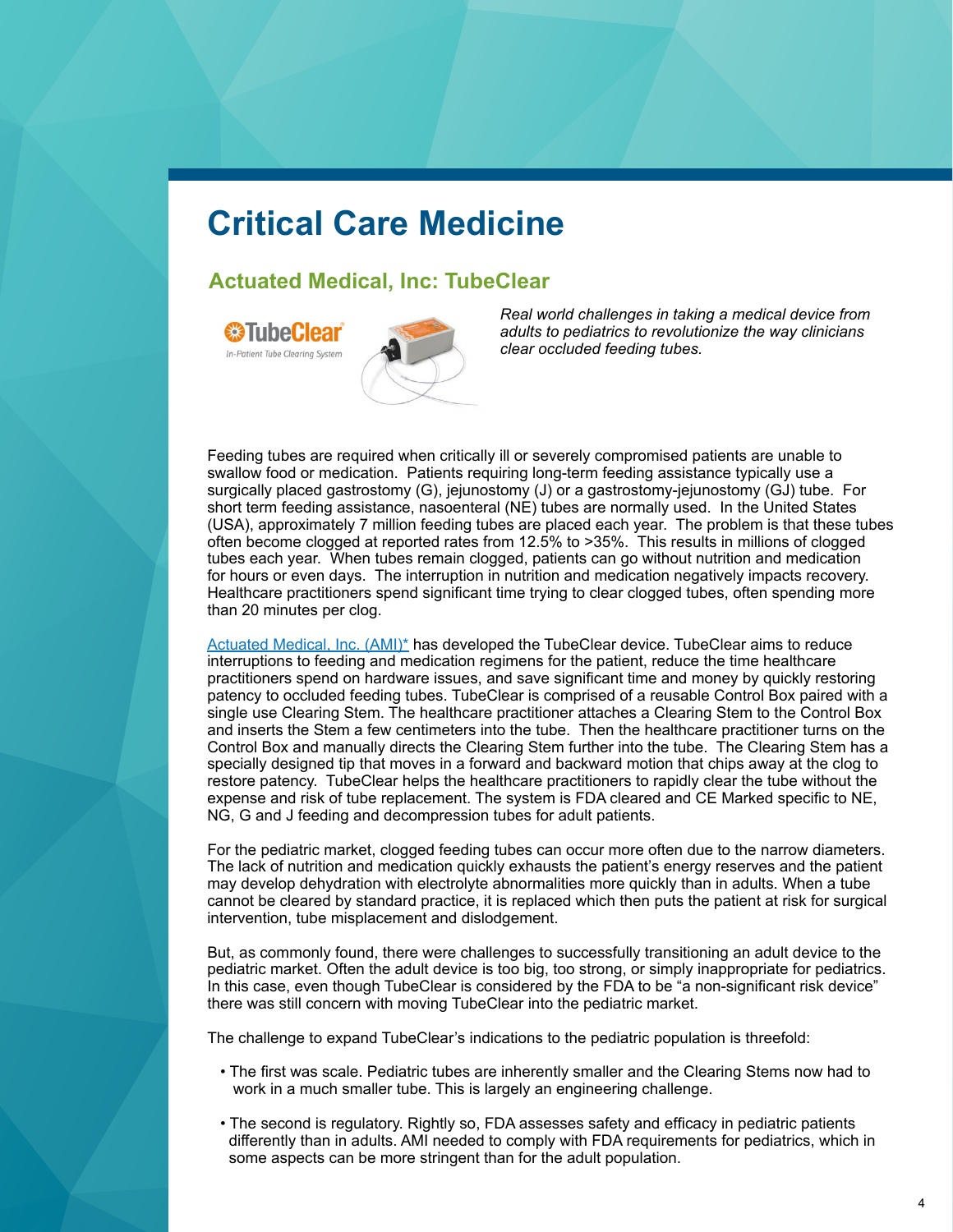• Third is market size. While there is certainly a medical need, the market is relatively small. Because developing a medical device is expensive, medical device firms typically look for a large market to offset their up-front R&D investment. Sadly, this combined with the regulatory burden often keeps larger firms out of the pediatric market.

To receive FDA clearance, AMI needed to investigate several factors. Among them was to investigate the behavioral response in a pediatric clinical study setting – a factor that was not required for clearance in the adult population. AMI needed a research partner at a recognized children's hospital, which brought the team to CHOP and the PPDC. After reading a paper by a CHOP nurse, as well as a press release announcing the PPDC, AMI contacted our team to conduct the clinical study necessary to expand TubeClear's indications. Since then, AMI has been working closely with the PPDC team to design a safe and informative study with submission to CHOP's Medical Device Committee and internal IRB.

While the PPDC continues to work closely with AMI to assist in the indication expansion of TubeClear, the following are some key takeaways from their experience thus far:

- There are unique regulatory challenges with the pediatric market including a much higher bar for FDA clearance.
- Smaller market size makes it financially difficult to invest heavily into up-front R&D. Finding outside funding sources is critical to commercializing a pediatric device.
- Finding the right clinical research team is critical to your success. Start the process early.

*\*Actuated Medical, founded in 2006, is located in Central Pennsylvania with the vision to Improve Patient Outcomes by developing medical devices that move in such a way as to enhance the intervention. Their innovations enable healthcare practitioners to perform faster, easier, and safer procedures by integrating electronically controlled Innovative Motion® technologies. As a business, they constantly look for new opportunities that fit their scientific and technological skill set. When the right opportunity is discovered, they seek R&D funding from [SBIR grants from the NSF and](http://www.sbir.gov/about/about-sbir)  [NIH](http://www.sbir.gov/about/about-sbir) – in 2014, Actuated Medical received a [Small Business Administration Tibbetts Award for](https://www.sba.gov/content/high-tech-small-businesses-receive-tibbetts-awards-innovative-and-outstanding-contributions)  [SBIR Excellence.](https://www.sba.gov/content/high-tech-small-businesses-receive-tibbetts-awards-innovative-and-outstanding-contributions) To learn more about Actuated Medical or the TubeClear device, please visit [ActuatedMedical.com.](http://www.actuatedmedical.com/index.html)*

### **EyeBOX**

[Oculogica Inc.,](http://www.oculogica.com/) of New York City, is creating the EyeBOX, an eye-tracking based test to noninvasively and instantaneously assess intracranial pressure (ICP) in under four minutes. Quick and accurate detection of ICP in children following a traumatic brain injury would facilitate timely treatment and prevent further injury.

#### **InfraScan, Inc: The Infrascanner**



*Clinical expertise and advanced technology come together to provide the best possible care to save the brain following traumatic brain injury.*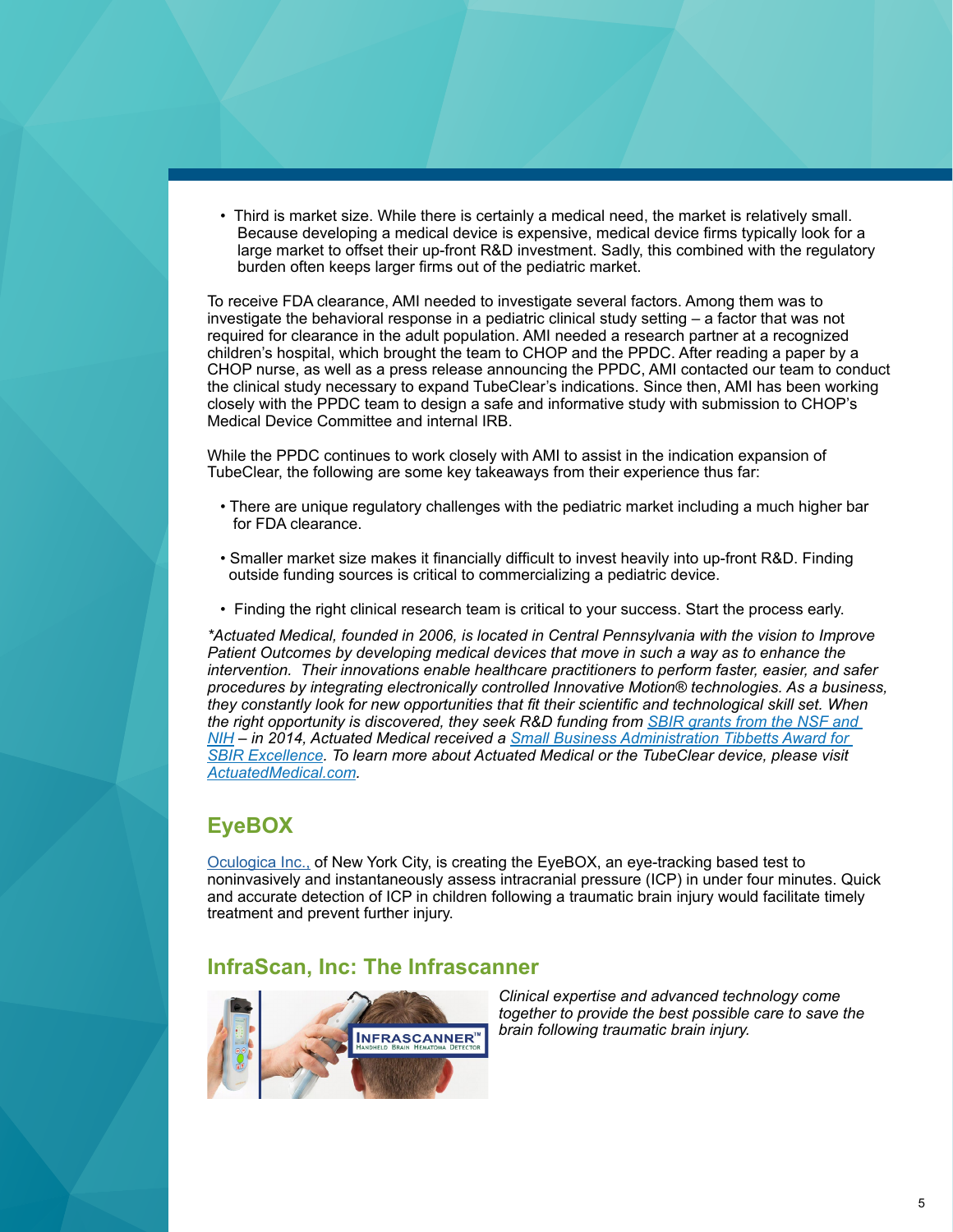Traumatic brain injury (TBI) is one of the most debilitating medical conditions, as it can lead to potential lifelong complications. It is also the leading cause of death in children. The quality of treatment provided following a moderate to severe TBI is extremely important due to the way in which TBIs evolve. Traumatic brain injuries progress through several phases. The first stage is the primary injury phase. This is the damage that is directly caused by the impact or blow to head; this initial injury may be relatively small in size and have limited permanent effect on the brain tissue. The second phase is the secondary injury phase. As the brain reacts to the initial injury it goes through a cascade of changes which can result in swelling, brain bleeds (hematoma) and chemical imbalances. All of these are injurious to brain tissue. The final magnitude of injury to the brain is the combination of the primary and secondary injury. "Time lost is brain lost". Early detection and treatment of secondary injury is critical to limit permanent brain damage. The Infrascanner handheld, hematoma detector was developed to aid clinical personal in the detection of developing hematomas. Early detection means early treatment, usually resulting in surgery for large and growing hematomas. Computed tomography (CT) scans are used to identify and track hematomas but with the addition of the Infrascanner, scans can be done frequently at the patient bedside reducing the exposure to radiation and movement of the patient yet providing clinicians with current information. This helps clinicians identify and track developing hematomas so that they can intervene in a timely manner.

Britton Chance from the University of Pennsylvania and Claudia Robertson from Baylor College of Medicine invented a Near Infrared (NIR) system for detection of brain Hematomas and tested it successfully in 305 patients at Baylor College of Medicine. An entrepreneurial team formed a company, InfraScan, Inc., around this technology in Collaboration with Drexel University. Office of [Naval Research](http://www.onr.navy.mil/Science-Technology/Departments/Code-34/All-Programs/warfighter-protection-applications-342/Force-Health-Protection.aspx) and later the [Marine Corps](http://www.marcorsyscom.usmc.mil/sites/cbrn/team ffme.asp) funded the technology development. Subsequently the Infrascanner handheld brain hematoma detector was developed, winning an Excellence in Design [gold award](http://www.appliancedesign.com/articles/91017-excellence-in-design-clever-creations) in 2007 and in 2009 the system was featured as a transformational technology in [Better](http://www.autm.net/AM/Template.cfm?Section=Past_Reports&Template=/CM/ContentDisplay.cfm&ContentID=7451)  [World Report.](http://www.autm.net/AM/Template.cfm?Section=Past_Reports&Template=/CM/ContentDisplay.cfm&ContentID=7451) The company also attracted \$1.8M in funding from [BioAdvance](http://www.bioadvance.com/), the Biotechnology Greenhouse of Southeastern Pennsylvania, from [Ben Franklin Technology Partners of Southeastern](http://www.sep.benfranklin.org/)  [Pennsylvania,](http://www.sep.benfranklin.org/) and from [Philadelphia Industrial Development Corporation](http://www.pidc-pa.org/).

Severe TBI has become one of the most common battlefield injuries. The newly released Infrascanner Model 2000 was developed based on input from the US Marines. A rugged, compact design was created to support the rigors of military emergency use.

[InfraScan, Inc.](http://www.infrascanner.com/) is in the process of bringing the scanner to market throughout the world. The European CE regulatory approval was obtained in 2008 and US FDA clearance for use in hospitals on adults was obtained in 2013. With support from PPDC a study is currently underway in CHOP to expand the FDA clearance and to show the efficacy and safety of the Infrascanner in children. Infrascanner provides the unique portable solution for helping clinicians detect and treat emerging hematomas in time to limit permanent brain damage.

#### **Life Flow©**



[410 Medical, Inc.](http://410medical.com/), of Durham, NC, is developing the Life Flow© device, a hand-powered infuser used to quickly deliver fluids to critically ill patients. A newer version of the Life Flow© is in development for rapid delivery of blood products in patients with severe hemorrhage. The grant will enable the company to conduct research supporting a second FDA application for blood delivery, which will have important applications for the care of injured children.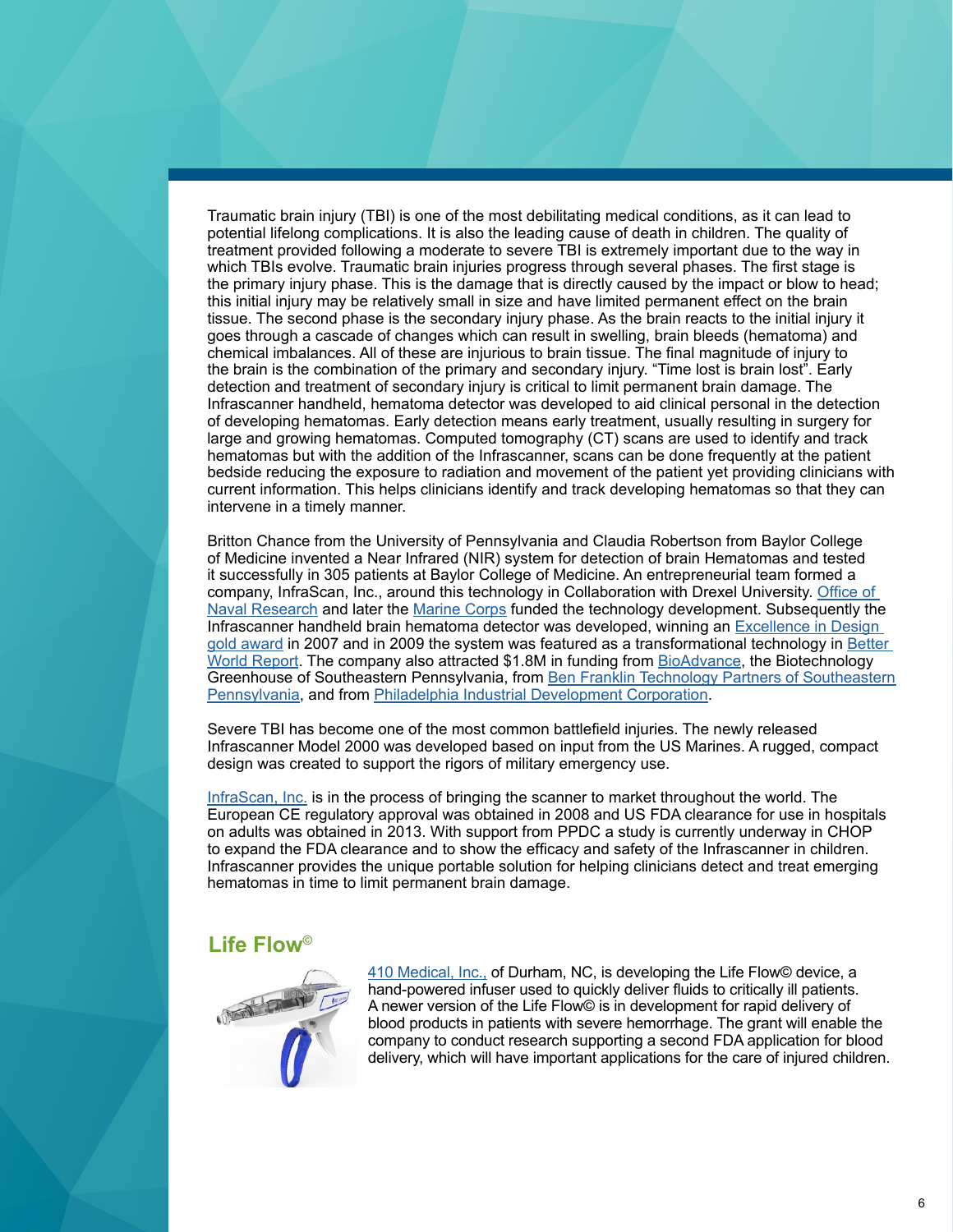#### **noddle™**



[Voxello, LLC,](http://www.voxello.com/) of Coralville, Iowa, is developing the to address the communication barriers faced by pediatric patients. The noddle™ uses patented technology to detect the smallest intentional gesture and allow patients to access the nurse call system and control a speech generating device. Thus, children who may only be able to produce a tongue click, head nod or other small gesture would be able to summon help and effectively communicate with their caregivers. PPDC funding will be used to support further development and clinical trials of the Voxello technology with hospitalized children, as well as children with developmental disabilities whose barriers to communication may impact their care and medical outcomes.

#### **Precynge**

Assure Technologies, LLC, of Chapel Hill, NC, will receive support for the Precynge device to provide consistently accurate small volume medication measurements critical to pediatric care. Neonatal and early pediatric patients are particularly vulnerable to dosing errors; exposure to potential adverse drug events occurs three times more frequently in pediatric than in adult inpatients. While the majority of IV doses are made in the pharmacy, nurses frequently prepare IV push medications at the bedside for small volumes in neonatal and pediatric patients, especially for high alert medications like narcotics and insulin. The Precynge will provide nurses the same safety

### **SOLUtion Medical: TwistJect™**

[SOLUtion Medical, LLC,](https://solutionmedllc.com/) of Philadelphia, is developing the TwistJect™, a device that enables caregivers to manage children during an adrenal crisis. Adrenal crisis is a life-threatening condition resulting from insufficient levels of the hormone cortisol. Children and adolescents experience some of the most severe morbidities of all patients who experience adrenal crisis due to the difficulties in managing adrenal insufficiency in younger populations and the difficulties in providing rescue injections. The TwistJect™ is a one-step delivery device that reconstitutes hydrocortisone sodium succinate and removes all entrapped air in one user step.

### **ThreadRiteIV Catheter**

The University of Pittsburgh is developing the ThreadRiteIV Catheter to improve the placement of peripheral intravenous catheters. These catheters are widely used for drug delivery in healthcare, but often require multiple attempts for insertion. ThreadRite detects blood vessels through a sophisticated system that measures differences in electrical resistance, and instantaneously alerts the operator of vessel entry via a light, audible, and vibratory signal. This eliminates the dependence on blood return for confirmation of insertion.

### **ThoraciCair**

William J Weiss, PhD, of Penn State College of Medicine is leading efforts to develop the ThoraciCair to reduce the need for invasive and other labor-intensive techniques to treat respiratory distress syndrome in children. The ThoraciCair technology consists of a wearable device to move the chest wall and ventilate the patient by externally applying negative pressure. The ThoraciCair method creates a unique and novel platform for noninvasive ventilation strategies.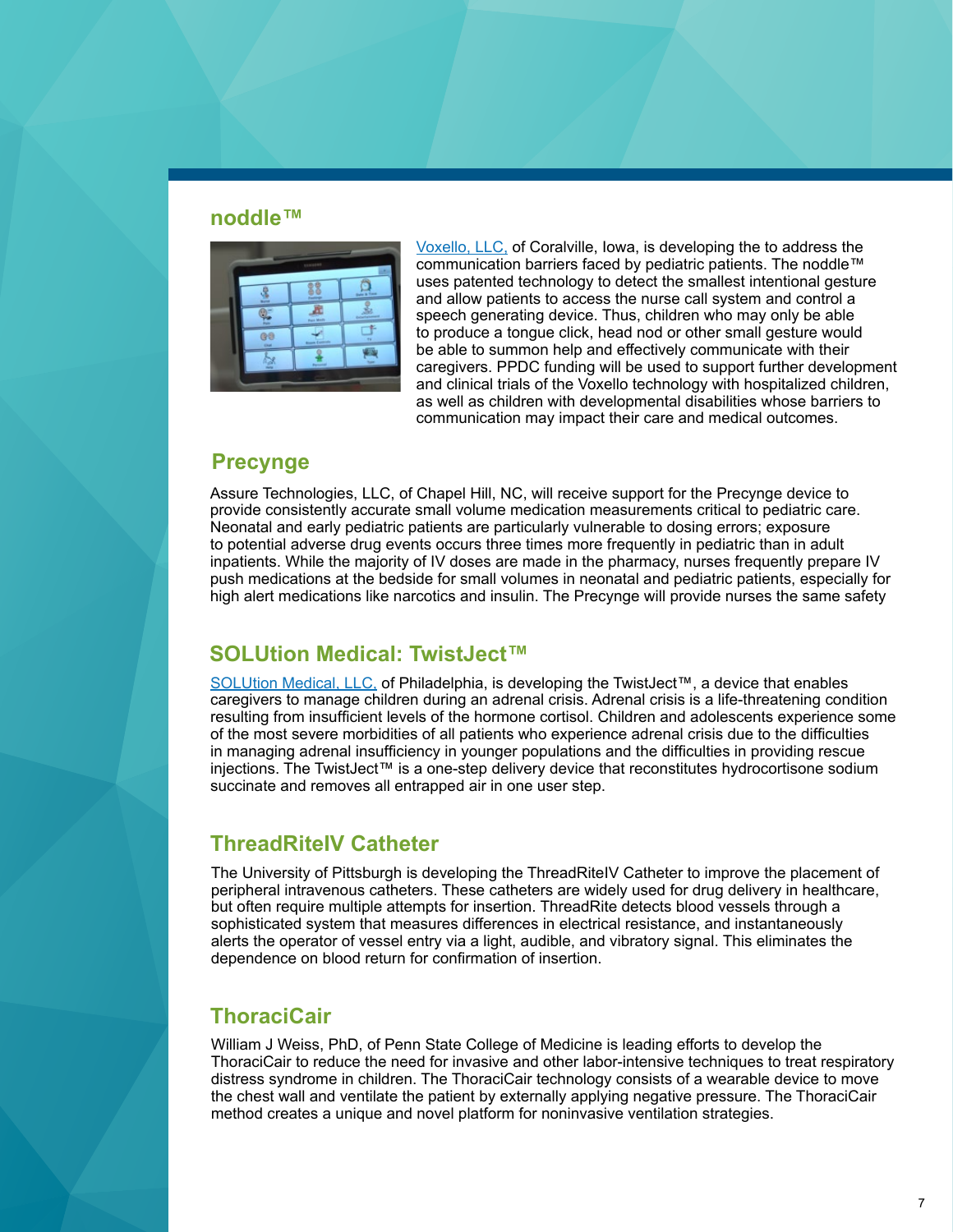## <span id="page-7-0"></span>**Diagnostic**

#### **Point-of-Care Rapid Platelet Function Testing**

FloBio, LLC, of Philadelphia, is developing a novel, point-of-care microfluidic chip and reader for rapid platelet function testing. Using minimal amounts of blood, the device will monitor anticoagulation pharmacology used in newborns undergoing corrective heart surgery or on lifesustaining circulatory or pulmonary support. The device will help to control thromboembolic events in infants and children suffering from congenital heart defects.

# **ENT**

### **OtoNexus Medical Technologies: Otitis Media Detection Device**



*Changing the way clinicians diagnose middle ear infections to decrease the amount of unnecessary antibiotic prescriptions and reduce healthcare costs.*

[OtoNexus Medical Technologies, Inc.](http://www.otonexus.com/) is commercializing a Doppler ultrasound medical device to rapidly and accurately diagnose middle ear infections, called Otitis Media (OM), in children and adults. 17.6 Million patient visits each year are coded to OM at a cost of more than \$5 Billion/year, yet clinical studies show a 50 percent error rate in diagnosis. Otitis Media is the No. 1 reason for antibiotic prescriptions in children, as well as the No. 1 cause for surgery in children. Current diagnostic methods are decades old and cannot distinguish the type of infection behind the eardrum.

With funding in part from the PPDC, OtoNexus is developing a handheld device to quickly and accurately detect both the presence and type of fluid behind the eardrum in one second or less. This would provide, for the first time, objective, definitive diagnostic data which could lead to increased accuracy, earlier and better treatment, reduced antibiotic use, and reduced healthcare costs.

### **Sinusitis Diagnostic Device**



[ENTvantage Diagnostics,](https://www.entvantagedx.com/products) of Austin, Texas, is developing a device to improve the accuracy of diagnosis of sinusitis (sinus infections). Although bacteria cause sinusitis only about 10 percent of the time, physicians commonly prescribe antibiotics, which are ineffective against non-bacterial sinusitis. Because diagnostic tools are not currently available for a proper diagnosis, clinicians have to rely on imprecise diagnostic algorithms based solely on the patient symptoms. ENTvantage aims to create a point-of-care assay device to provide rapid results that are simple to interpret with ease of use and minimal staff training. In a manner similar to that of rapid influenza A and B tests commonly used in primary care clinics, this new device is envisioned to reduce unnecessary antibiotic usage.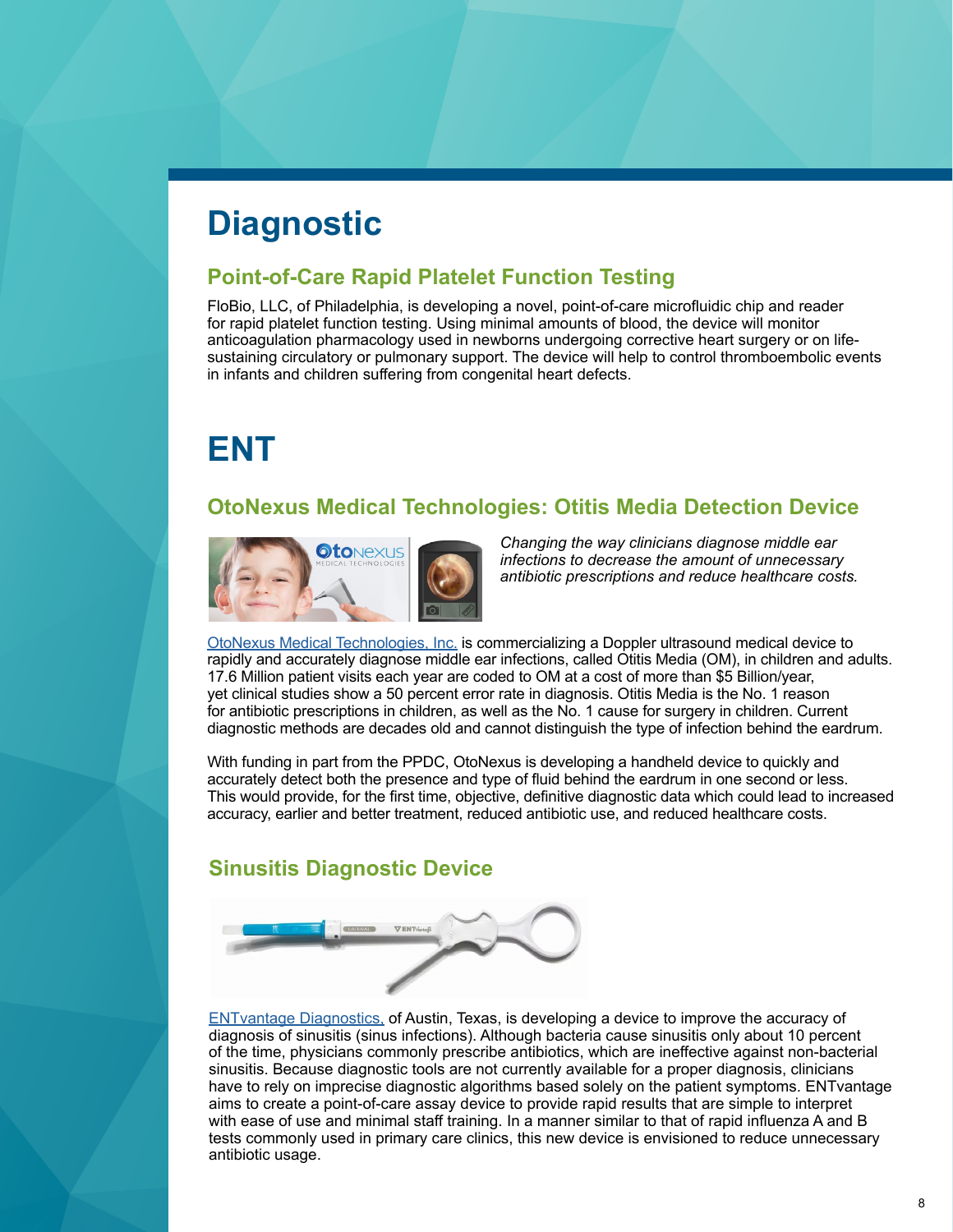# <span id="page-8-0"></span>**Gastroenterology**

#### **Pediatric PUMA-G**

[CoapTech, Inc.,](https://www.coaptech.com/) of Baltimore, MD, is developing the Pediatric PUMA-G, which is expected to provide a safer way to place feeding tubes for children. Gastrostomy tubes (G-tubes) provide a path for nutrition delivery directly into the stomach, bypassing the mouth and esophagus, for patients who have difficulty swallowing. Traditional technology used in these procedures cannot "see through" tissue, and G-tube malposition causes acute harm and other complications. The alternative fluoroscopic approach requires the use of ionizing radiation, which presents serious long-term risk of cancer. The use of ultrasound imaging is expected to make the Pediatric PUMA-G safer, timelier, and less costly than conventional G-tube placement methods used in children.

# **General Hospital**

### **SafeBoard**

[SafeBoard, LLC](https://www.safeboardllc.com/), of Youngsville, LA, is creating SafeBoard, a patented extremity stabilization device designed to assist in the placement of ultrasound-guided PICC lines and IV catheters in neonates and children. Historically, repeated unsuccessful needle sticks and use of general anesthesia and sedation can be traumatic and dangerous to both the patients and their caregivers. SafeBoard aims to minimize the amount of time it takes to successfully insert a PICC/IV in a child, minimize needed personnel, reduce the use of medications, minimize discomfort, and decrease the rates of catheter-related complications.

# **Neonatology**

### **Little Sparrows Technologies: Bili-Hut**



About 8 percent of all newborns have severe neonatal jaundice. It's one of the most common conditions affecting infants, and the incidence jumps to 80 percent for preterm newborns in the first week of their lives. An estimated 6 million newborns worldwide do not receive treatment for severe jaundice because they lack access to effective phototherapy devices. Annually, jaundice causes an estimated 30% of newborn deaths in underdeveloped areas, and many survivors suffer lifelong neurological disability as a result of the disease.

The [Bili-Hut](http://little-sparrows-tech.com/bili-hut-story/) is a portable, high-intensity phototherapy device for treating newborns with neonatal jaundice. [Little Sparrows](http://little-sparrows-tech.com/) offers a three-pound, collapsible enclosure that uses low-energyrequiring LED lights, enabling use with either line power or alternative sources such as a 12-volt battery. With funding from the PPDC combined with other funding sources, including the Saving [Lives at Birth Grant Competition](http://savinglivesatbirth.net/devxchange), Little Sparrows is refining the device and is seeking FDA approval.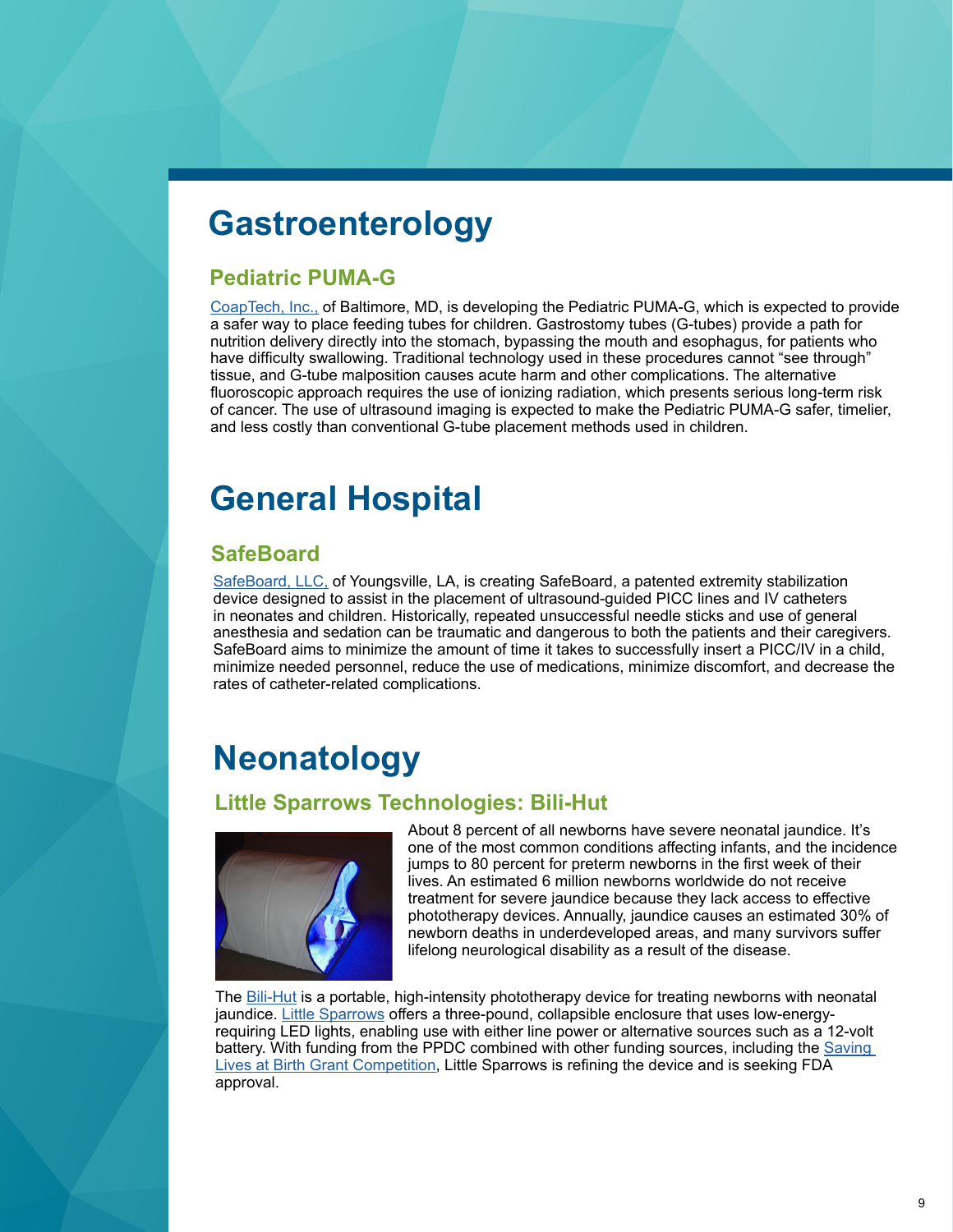#### **Neoneur**

[Neoneur, LLC,](https://neoneur.com/) of Pennington, NJ is creating the Neoneur, a telehealth-enabled device that provides objective measurements of infant oral feeding capability and developmental status. An infant's feeding skills consist of patterns driven by the brain to enable adequate nutrient consumption and respiratory protection at the same time without hindering growth. All infants must have feeding skills to thrive, but currently clinical observation is the only means to assess them. The Neoneur will enable the ability to monitor feeding and skill development for at-risk infants both in the hospital and through telemedicine at home to enable earlier discharge, decrease readmissions, and aid in early identification of developmental issues.

### **TheraB Medical: SnugLit**

[TheraB Medical,](https://www.therabmedical.com/) a pediatric startup out of Michigan, is developing SnugLit, a wearable infant swaddle that treats neonatal jaundice with phototherapy. Neonatal jaundice affects 2.4 million infants in the United States and as many as 20 million globally. The most common treatment involves light therapy systems, which require constant monitoring by nursing staff and cause prolonged separation of mother and child. With SnugLit, babies no longer have to be separated from their parents during phototherapy, but instead can receive complete treatment in the arms of their caregivers.

# **Ophthalmic**

### **Digital Platform to Identify Vision Acuity Impairment**



[Vifant, LLC,](https://vifantmobile.com/) of Philadelphia, is developing a digital platform that identifies vision acuity impairment in preverbal children. Waiting to treat visual impairment until children are old enough to verbally communicate may result in reduced early learning development or blindness. This device could enable physicians and parents to be proactive about their child's vision health without the need for verbal communication with the child.

# **Orthopedics**

### **DE-AFO**

A compact and comfortable smart ankle orthosis for children with cerebral palsy (CP), to help them walk more easily and for longer distances.

### **Dynamic Hip Stabilization Tether**

A device to dynamically stabilize the hip in patients with dysplasia who must undergo an open surgical procedure, where, post-operatively, natural movement promoting healing and re-development is allowed.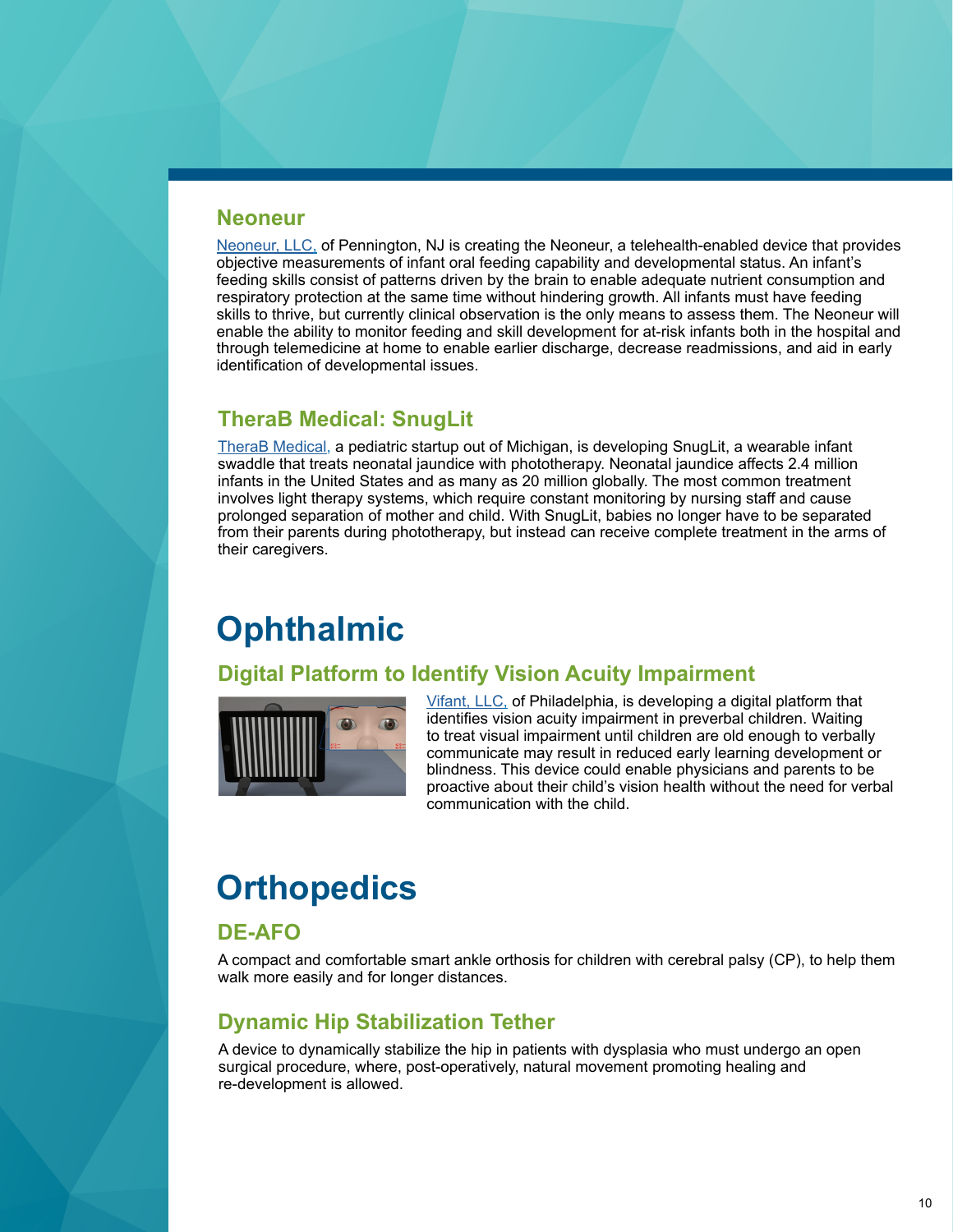#### **MyoPro©**



[Myomo, Inc.,](http://myomo.com/) is currently developing a child-sized version of the company's MyoPro© powered orthotic device to assist with motion and function in children with a range of neuromuscular disorders, potentially including cerebral palsy, brachial plexus injuries, spinal muscular atrophy (SMA), traumatic brain or spinal cord injuries, and other diagnoses. Myomo empowers individuals with a neuromuscular condition who have lost movement in a hand and arm to perform activities of everyday life.

#### **RasLabs, LLC: Polymer-based Liner for Prosthetic Sockets**



*Developing an adjustable prosthetic liner to revolutionize the fit and function of prosthetics.*

[RasLabs](http://raslabs.com/) believes in developing, fabricating, and distributing customized products that have the power to heal and save lives. They produce Synthetic Muscle, electroactive polymer (EAP) based materials and actuators that contract and expand at low voltages. This EAP material could improve the interface between a child and his/her prosthetic limb. Without using gears or motors, the material contracts or expands like muscle, in response to low-voltage electricity. Using this biomimetic material to line the socket of a pediatri-sized artificial leg or other limb could provide a more snug fit of the prosthetic device during normal daily use, and improve a child's experience using it. With funding in part from the PPDC, as well as support of the Synthetic Muscle Project from the [US](http://energy.gov/)  [Department of Energy](http://energy.gov/), [MassChallenge](http://masschallenge.org/startups/2013/profile/ras-labs-llc), [CASIS](http://www.iss-casis.org/), and the [US Department of Defense,](http://www.defense.gov/) the prosthetic liner device is in early development.

Most polymers, once cooled, do not move or change shape. Ras Labs Synthetic Muscle™ are electroactive polymers (EAPs) that undergo controlled motion and shape-morphing with electric input. Synthetic Muscle™ incorporated into self-adjusting EAP based pads for prosthetic liners and sockets will allow amputees and children born without fully formed limbs to go about their active lives without needing to adjust the fitting of their prosthetic device(s) throughout the day. The purpose of this development is to resolve major issues facing amputees, such as prosthetic slippage and the inconvenience of removing or adding prosthetic sockets to maintain fit. For pediatric patients, this is of paramount importance because of the brain mapping that occurs with full function during childhood, and for all children to comfortably and easily enjoy the full freedom of motion.

Ras Labs Synthetic Muscle™, comprised of electroactive polymers (EAPs), expand and contract at low voltages, and can create a dynamic prosthetic liner or socket to maintain proper fit for the amputee throughout the day (prototype stage). In addition, these polymers offer impact resistance and pressure sensing, and have the potential to combine these properties in one integrated solution. The pressure sensing property of these polymers potentially allows Ras Labs' prosthetic pads to adjust to the shape of the patient's residuum without manual adjustment.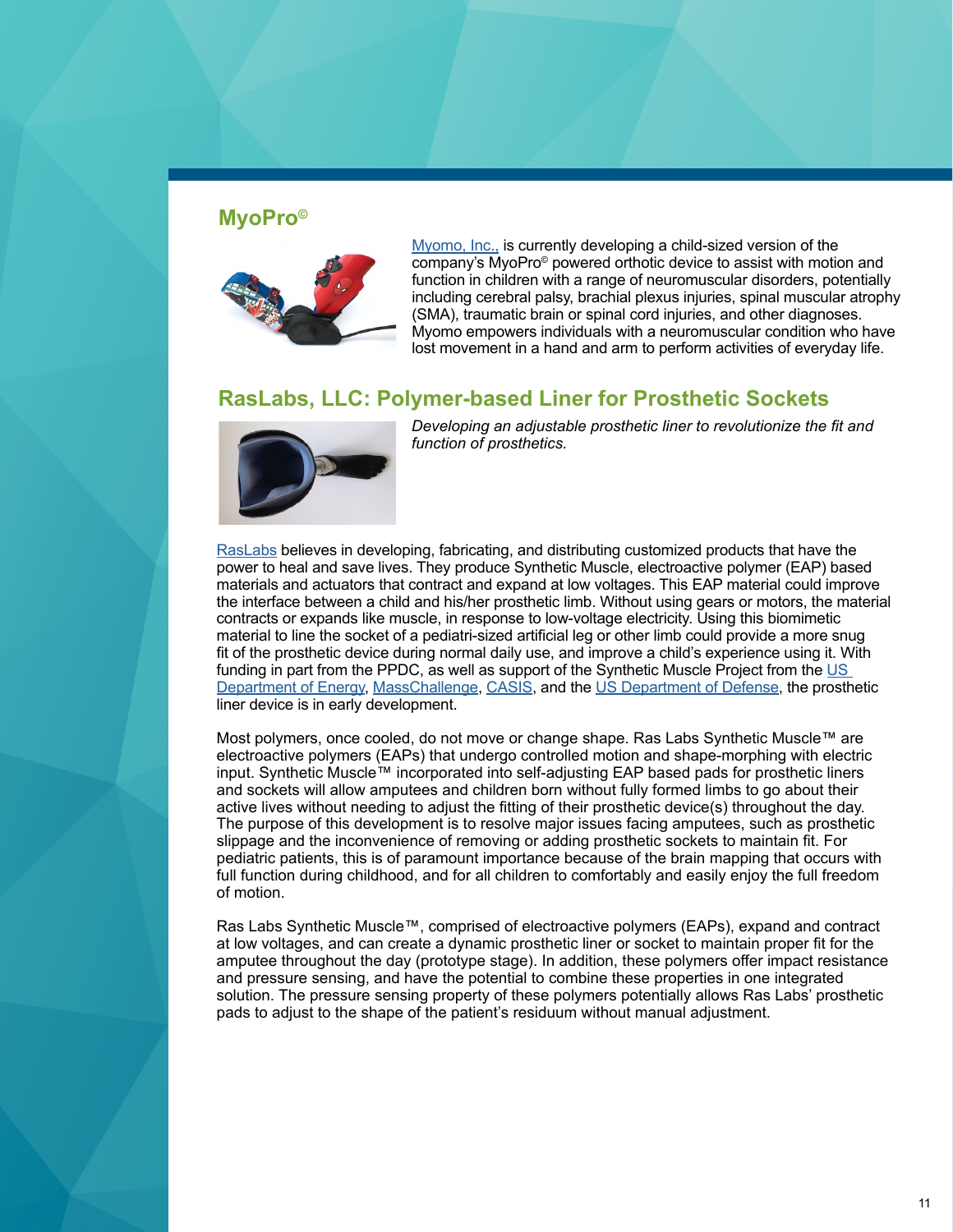When mechanical pressure is applied to Ras Labs' electroactive polymers, the change in resistance can be recorded. This allows Ras Labs to use these EAPs as resistive sensors in addition to their contractile properties for multiple applications. As resistive sensors, these electroactive polymers have the potential to advance prosthetic technologies by creating selfadjustable dynamic prosthetic liners and sockets. Multiple pads can be placed in the prosthetic liner or socket as different sensor zones to detect changes in pressure. This detection can lead to an automatic adjustment of the prosthetic pads by contracting or expanding to maintain proper fit and can also give feedback to patient on the use of the device in static and dynamic states. Feedback from the device can help the patient and prosthetist adjust rehabilitation practices to improve the patient's locomotion and balance, and automatic adjustment of dynamic prosthetic pads would enhance proper fit and comfort of prosthetic devices for the amputee patient. The sensing the sensing properties of Ras Labs' Synthetic Muscle™ through compression and impact. Based on preliminary results, Ras Labs Synthetic Muscle™ can register pressure at different magnitudes by a change in resistance. In the compression sensing tests, the polymer senses that a large amount of force is being applied over a set period of time. For the impact sensing tests, the polymer registers the blunt impact by showing a spiked decrease in resistance followed by an exponential climb to a stable state.

Ras Labs is collaborating with United Prosthetics, Inc., which is taking care of the majority of the Boston Marathon victims, including pediatric patients, is assisting with prototyping, and has offered to help with human clinical trials. The addition of the sensing properties of Ras Labs Synthetic Muscle™ to its shape-morphing actuation properties has the potential to greatly advance prosthetic devices. Due to a combination of activity and dehydration, the amputee's residuum can undergo volume changes throughout the day causing improper fit and discomfort. These changes can eventually lead to skin and tissue degradation if the patient does not manually adjust his or her prosthetic device to maintain a proper fit. Dynamic fit is crucial to maintaining a proper fit of the prosthetic device, and the goal of Ras Labs is to increase the patient's level of comfort and proper fit by incorporating Ras Labs EAPs polymers into prosthetic liners and sockets. A combination of contractile actuation, impact attenuation, and pressure sensing from Ras Labs Synthetic Muscle™ to create dynamic self-adjusting prosthetic pads and liners can enable amputees and children born without fully formed limbs to go about their active days without constant manual adjustment of their devices.

## **Other**

#### **Bone Access System**

A bone access system proposed by [Actuated Medical,](http://www.actuatedmedical.com/) of Bellefonte, Pa., aims to reduce patient discomfort, improve the success rate for first-attempt samples, reduce clinician fatigue, and shorten procedure times for bone biopsy and bone marrow aspiration procedures. Physicians performing these procedures on children currently face multiple challenges. This patient population requires deep sedation or anesthesia to tolerate bone access procedures. Children also have small, curved bones, which increase the risk of needle slippage and damage to surrounding tissue. The lack of CT or other image guidance during pediatric bone access increases the difficulty of maintaining the desired needle trajectory, which results in failed access and repeated insertions, as well as increased post-operative pain and risk of infection. This new device under development will reduce insertion force and needle slippage, allowing for faster and more reliable bone penetration.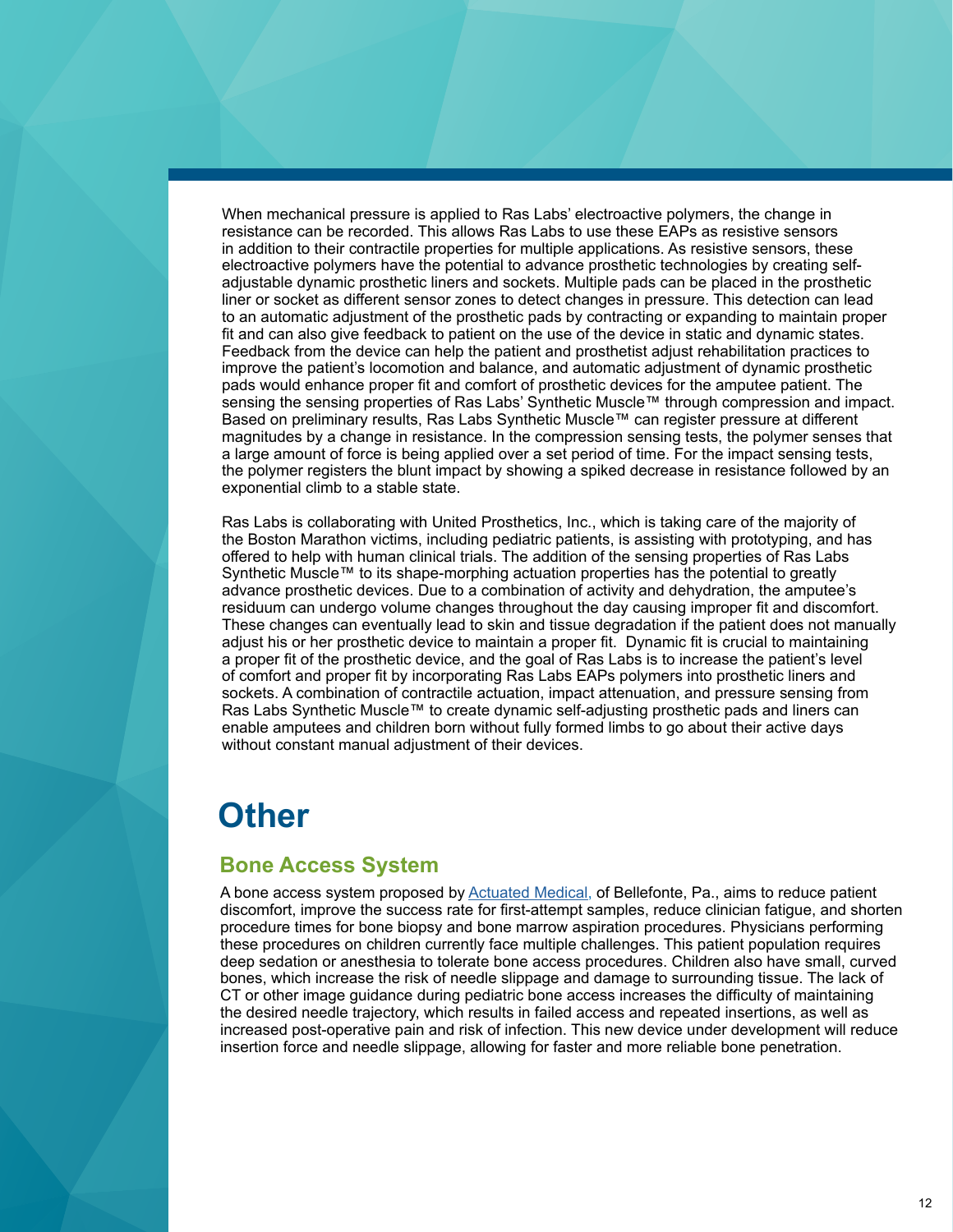#### **DOVE Device**

[Jacob Brenner, MD, PhD of the University of Pennsylvania](https://www.brennerbioengineeringlab.com/dovelabs) is developing the DOVE device. Adolescents remain extremely vulnerable to the adverse effects of opioid use and overdose. During an overdose, individuals only have a matter of minutes to receive life-saving measures, including naloxone, an opioid overdose antidote. There is an urgent need for novel solutions that passively monitor respiratory drive and trigger automated responses to reverse an overdose when detected. The DOVE device is a wearable biosensor that senses and responds to critically low respiratory rate by automatically injecting naloxone and/or alerting first responders, a trusted contact, or a naloxone-equipped bystander.

#### **Tychermont Products: OrVac™**

[Tychermont Products, LLC,](http://theorvac.com/) of Philadelphia, will receive support for the OrVac™, a portable oral aspirator to assist patients with pediatric dysphagia and other swallowing disorders. To date, these patients do not have a way to self-suction oral waste without assistance. The OrVac™ returns control and independence to the patient by providing a portable, non-invasive, and usercontrolled device to evacuate oral liquids.

# **Plastic Surgery**

### **InfantEar**

A device designed by **[Talex Medical, LLC](https://www.infantear.com/)**, of Philadelphia, aims to correct ear deformities in infants. The InfantEar System uses silicon conformers placed along the ear to reshape and correct the deformity over time. It would avoid the need for costly, labor-intensive and painful surgical procedures.

#### **Device for Distraction Osteogenesis**

Ostiio LLC of Philadelphia is developing a novel device for distraction osteogenesis (DO) within the cranio-maxillofacial skeleton. For many years, DO has been used to correct congenital skeletal defects by promoting the growth of new bone. Unlike current DO methods, the Ostiio device would be fully internalized and remote-controlled, thereby decreasing the risk of infection, and improving patient and surgeon satisfaction.

# **Pulmonary**

**Neo™**



[Dymedso, Inc.](http://www.dymedso.com/) of Montreal, Canada, is developing the Neo™, a nonpercussive acoustic airway clearance device specifically designed for infants and young children with lung diseases such as cystic fibrosis. The Neo™ uses sound waves for chest physiotherapy, which is more appropriate for toddlers and infants than clapping or percussive treatment.